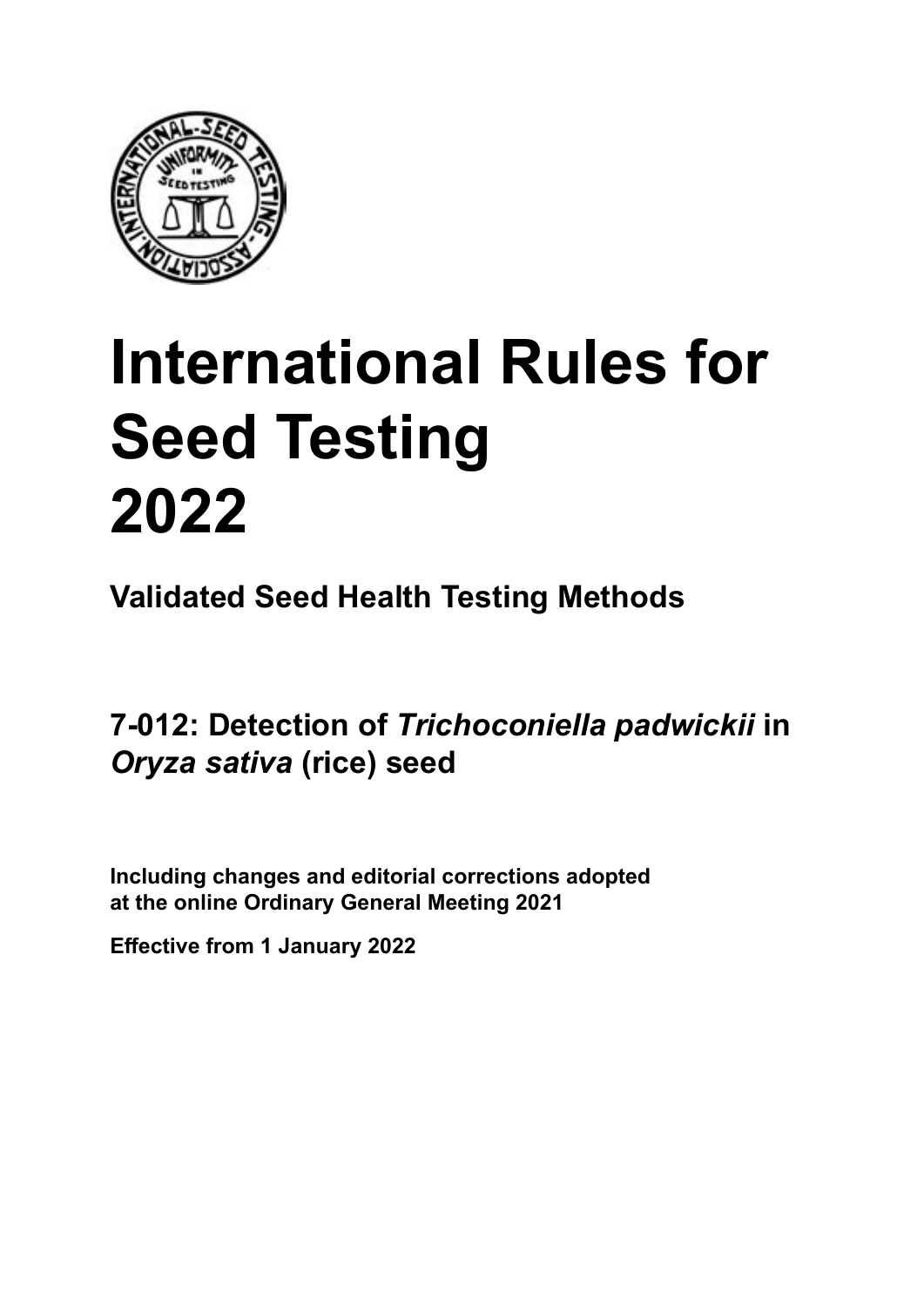#### **Validation reports**

See References. Copies are available by e-mail from the<br>ISTA Secretariat at ista.office@ista.ch. ISTA Secretariat at ista.office@ista.ch.

lems relating to this method to the ISTA Seed Health Com-<br>mittee, c/o ISTA Secretariat. mittee, c/o ISTA Secretariat.<br>i Please send comments, suggestions or reports of prob-

### **Limitation de responsabilité Disclaimer**

Whilst ISTA has taken care to ensure the accuracy of the<br>methods and information described in this method description, ISTA shall not be liable for any loss or damage, etc.<br>resulting from the use of this method.<br>. resulting from the use of this method. Whilst ISTA has taken care to ensure the accuracy of the methods and information described in this method descrip-<br>tion, ISTA shall not be liable for any loss or damage, etc. tion, ISTA shall not be liable for any loss or damage, etc.<br>resulting from the use of this method.

### **Medidas de seguridad Sicherheitsmaßnahmen Sécurité Safety precautions**

Ensure you are familiar with hazard data and take Ensure you are familiar with hazard data and take<br>appropriate safety precautions, especially during weighing out of ingredients. It is assumed that persons carrying out this test are in a laboratory suitable for carrying out microbiological procedures and familiar with the principles of Good Laboratory Practice, Good Microbiological Practice, and aseptic techniques. Dispose of all waste materials in an appropriate way (e.g. autoclaving, disinfection) and in accordance with local health, environmental and safety regulations. Glade 7: Validated Deed Health Testing holesdos<br>
Gallet Corresponds<br>
Validation responds with a statistic by e-mail four ole Simuar you are Smithty Health Nasard date and shift<br>
GMS Decretors at statistic displaces,<br>
Simua microbiological procedures and familiar with the principles<br>of Good Laboratory Practice, Good Microbiological Practice,<br>and aseptic techniques. Dispose of all waste materials in<br>an appropriate way (e.g. autoclaving, disinf fallstoffe sind auf geeignete Weise und entsprechend der vor Ort über und Umwelt-<br>Sicherheits- und Umwelt- und Umwelt-Effective Counter of Nicholas Devel Teach Teach Teach Devel Safety precedutions<br>
Validation reports<br>
Safety precedution reports and the symbol state of the sementic of the symbol state of the based delay and share<br>
Propose of Good Laboratory Practice, Good Microbiological Practice,<br>and aseptic techniques. Dispose of all waste materials in<br>an appropriate way (e.g. autoclaving, disinfection) and in Validation reports<br>
Since The Texture 1988 and the system of the Since Theorem and the Since Theorem and the system of the Since The Since The Since The Since The Since The Since The Since The Since The Since The Since The Ensure you are familiar with hazard data and take<br>appropriate safety precautions, especially during weighing<br>out of ingredients. It is assumed that persons carrying<br>out this test are in a laboratory suitable for carrying o

## **Nota sobre el uso de traducciones Anmerkung zur Benutzung der Übersetzungen Note on the use of the translations**

The electronic version of the International Rules for Seed Testing includes the English, French, German and Spanish versions. If there are any questions on interpretation of the ISTA Rules, the English version is the definitive version. The electronic version of the International Rules for Seed Testing includes the English,<br>French, German and Spanish versions. If there are any questions on interpretation of the<br>ISTA Rules, the English version is the defin The electronic version of the International Rules for Seed Testing includes the English,<br>French, German and Spanish versions. If there are any questions on interpretation of the

Published by **Extending Association (ISTA)** The International Seed Testing Association (ISTA) Zürichstr. 50, CH-8303 Bassersdorf, Switzerland

© 2022 International Seed Testing Association (ISTA)

Alle Rechte vorbehalten. Kein Teil dieses Werkes darf in irgendwelcher Form oder durch Online ISSN 2310-3655

All rights reserved. No part of this publication may be reproduced, stored in any retrieval All rights reserved. No part of this publication may be reproduced, stored in any retrieval<br>system or transmitted in any form or by any means, electronic, mechanical, photocopying,<br>recording or otherwise, without prior per recording or otherwise, without prior permis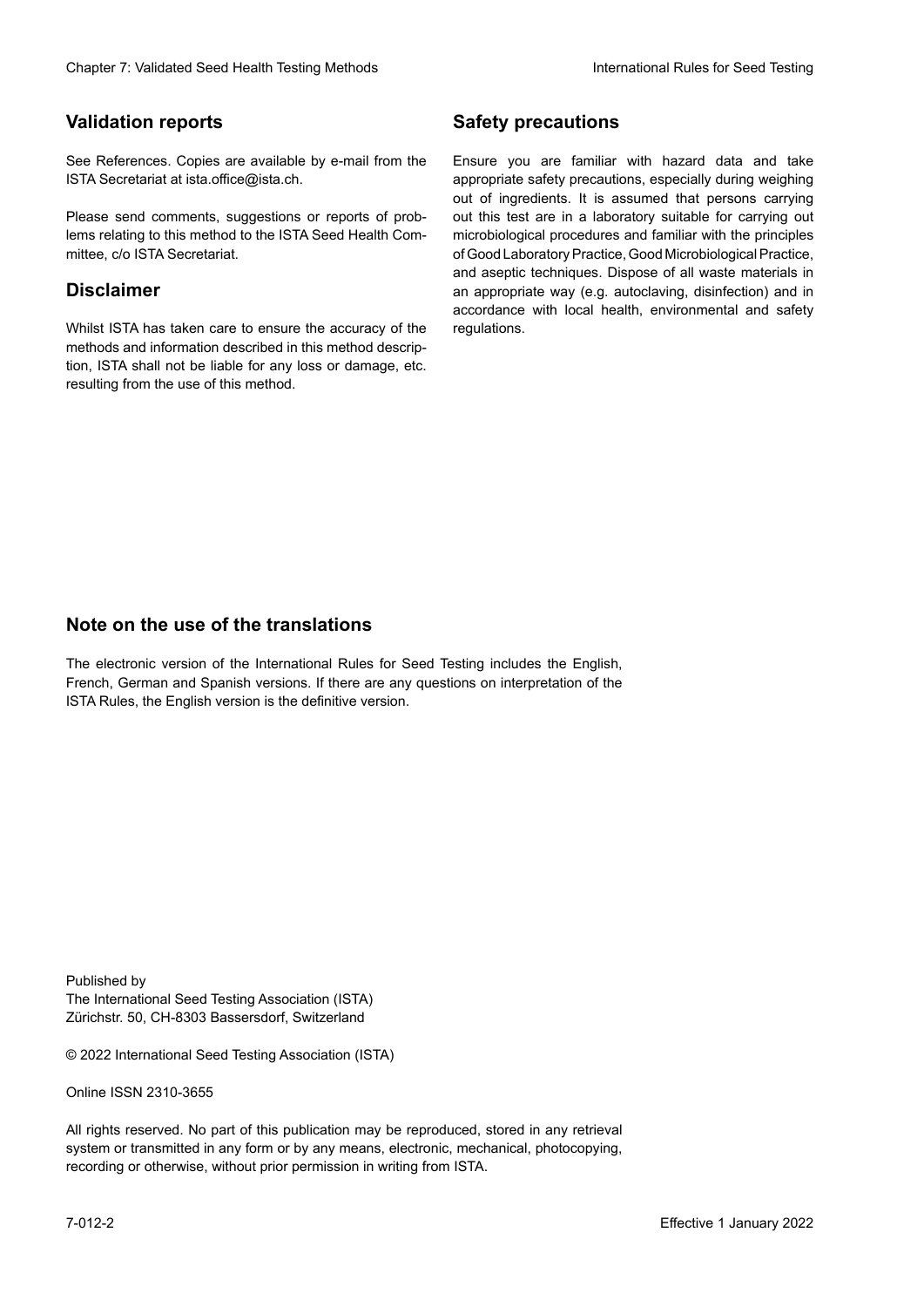# 7-012: Detection of *Trichoconiella padwickii* in *Oryza* **semillas de** *Oryza sativa* **(arroz) von** *Oryza sativa* **(Reis) semences de** *Oryza sativa* **(riz)** *sativa* **(rice) seed**

**Host:** *Oryza sativa* L.

Pathogen(s): Trichoconiella padwickii Ganguly, syn.<br>Alternaria padwickii (Ganguly) Jain *Alternaria padwickii* (Ganguly) Jain *Alternaria padwickii* (Ganguly) Jain

**Submitted by:** ISTA-PDC Method Validation Sub-committee

**Autores:** ISTA-PDC Method Validation Sub-committee **Autoren:** ISTA-PDC Method Validation Sub-committee **Préparé par :** Sous-Comité de Validation des Méthodes **Authors:** ISTA-PDC Method Validation Sub-committee

#### **Historial de revisiones Revisionsstand Historique de la révision Revision history**

- Version 1.0, 2000-07-13 VEISION 1.0, 2000-07-15 version 1.0, 2000-07-13
- $R$ evised 2001-1. Revised 2001-11-20 J. Sheppard, V. Cockerell
- Reprinted 2003
- Reprinted 2003<br>sion  $1.1, 2008-01-01$ : Tre ing results revised  $\text{Keprinted } 2003$ Version 1.1, 2008-01-01: Treated seed revised; Report-
- Version 1.2, 2014-01-01: Clarification of blotter preparation and incubation; addition of positive control
- Version 1.3, 2016-01-01: New Figures 1, 2
- Version 1.3, 2016-01-01: New Figures 1, 2<br>Version 1.4, 2017-01-01: Reporting results revised
- Version 1.5, 2018-01-01: Changes to the taxonomic names of fungi
- Version 1.6, 2021-01-01: Sample preparation changed to Sample size and paragraph revised

#### **Background Hintergrund Background**

This method was originally published in the *ISTA Hand*book of Seed Health Testing in November 1964 as S.3. No. 13. The method was incorporated into the newly revised *Annexe to Chapter* 7 in 2002 from the 1999 edition of the ISTA Rules. The method was reviewed by the ISTA-Seed Health Committee in 2006 (Cockerell  $\&$ tion of the ISTA Rules. The method was reviewed by<br>the ISTA-Seed Health Committee in 2006 (Cockerell & the ISTA-Seed Health Committee in 2006 (Cockerell & Koenraadt, 2007) with the recommendation to accept for aceptados por los proximos cinco años.<br>Protectos de proximos cinco años. a further five years.  $\alpha$  recover live justice **International Rules for Seed Testing Control Control Control Control Control Control Control Control Control Control Control Control Control Control Control Control Control Control Control Control Control Control Control** 

#### **Semilla tratada Behandeltes (gebeiztes) Saatgut Treated seed**

This method has not been validated for the determination *This incured has not been vandated for the determination*  $\alpha$  *menocomena puedencea* on dealed seed. Seed dealof *Irtenocometia piawicku* on treated seed. Seed treat-<br>ments may affect the performance of the method. (Definition of treatment: any process, physical, biological or chemical, to which a seed fot is subjected, including seed This include has not been vanitated for the determination<br>of *Trichoconiella padwickii* on treated seed. Seed treatcoatings. See 7.2.3.) muon of treatment: any process, physical, biological or<br>chemical, to which a seed lot is subjected, including seed<br>coatings. See 7.2.3.) chemical, to which a seed lot is subjected, including seed

# **Sample size**

The sample (total number of seeds tested) size to be tested depends on the desired tolerance standard (maximum acceptable percentage of seeds infested) and detection limit ceptable percentage of seeds infested) and detection limit tadas) y del límite de detección (número mínimo teóri-und der Nachweisgrenze (theoretische Mindestzahl von de la limite de détection (nombre minimum théorique de (theoretical minimum number of pathogen propagules per seed which can be detected). The minimum sample<br>size should be 400 seeds. por secu when can se accesse, The minimum sumpre size show per seed which can be denoted, The Himman sample size should be 400 seeds.

# **Materiales Material MatérielMaterials**

- Reference material: reference cultures or other appropriate material
- Media: blotters (filter paper), e.g. Whatman No. 1 or equivalent
- Petri dishes: when sowing density is given by a number of seeds per Petri dish, a diameter of 90 mm is assumed assumed
- **Incubator:** capable of operating in the range  $22 \pm 2$  °C. **Incubator:** capable of operating in the range  $22 \pm 2$  °C.<br>To stimulate sporulation, alternating 12 h periods of darkness and near-ultraviolet light (NUV) during indarkness and near-ultraviolet light (NUV) during incubation are recommended. The recommended source is the black light fluorescent lamp (peak at 360 nm)<br>but daylight fluorescent tubes are satisfactory but daylight fluorescent tubes are satisfactory To stimulate sporulation, alternating 12 h periods of

#### **Métodos Methoden MéthodesMethods**

- 1. Pretreatment: None.
- 2. Blotter
- 2.1 Place three layers of 90 mm filter paper in each plate and soak with sterile distilled/deionised water. Drain away excess water. away excess water.<br>2.2 Aseptically place 25 seeds, evenly spaced, on the sur-
- 2.2 Colocar asépticamente 25 semillas, uniformemente es-2.2 Unter sterilen Bedingungen 25 Samen je Platte gleich-2.2 De manière aseptique, placer 25 semences, réguliè-face of the filter paper in each dish.
- rement espacha märkig papel in surface du papier de cada august 2.3 Positive control (reference material): Aseptically place seeds in an appropriate number of plates to obtain the reference culture, or plate a reference culture as épocas de Thomas de la conduction de un número apropiado de un número de un número de un número de un número on media. The hamber of places reduced will depend on the level of contamination of the positive control poetique.<br>Le decontaminación de contaminación de contaminación de contaminación de contaminación de contaminación de con and the reference ethnic, or plate a reference ethnic<br>on media. The number of plates required will depend seed lot.
- 3. Incubation: 7 days at 22  $\degree$ C, preferably in NUV in 3. Includation 7 days at  $22^\circ$ C, preferably in NOV in 12 h light/12 h dark cycles. If the filter paper dries out 12 h light 12 h dark cycles. If the lifter paper dries out<br>during incubation, add an appropriate amount of sterile distilled/deionised water onto the paper, usually after 3 days of incubation. Avoid touching the seeds as adding water can cause cross-contamination.